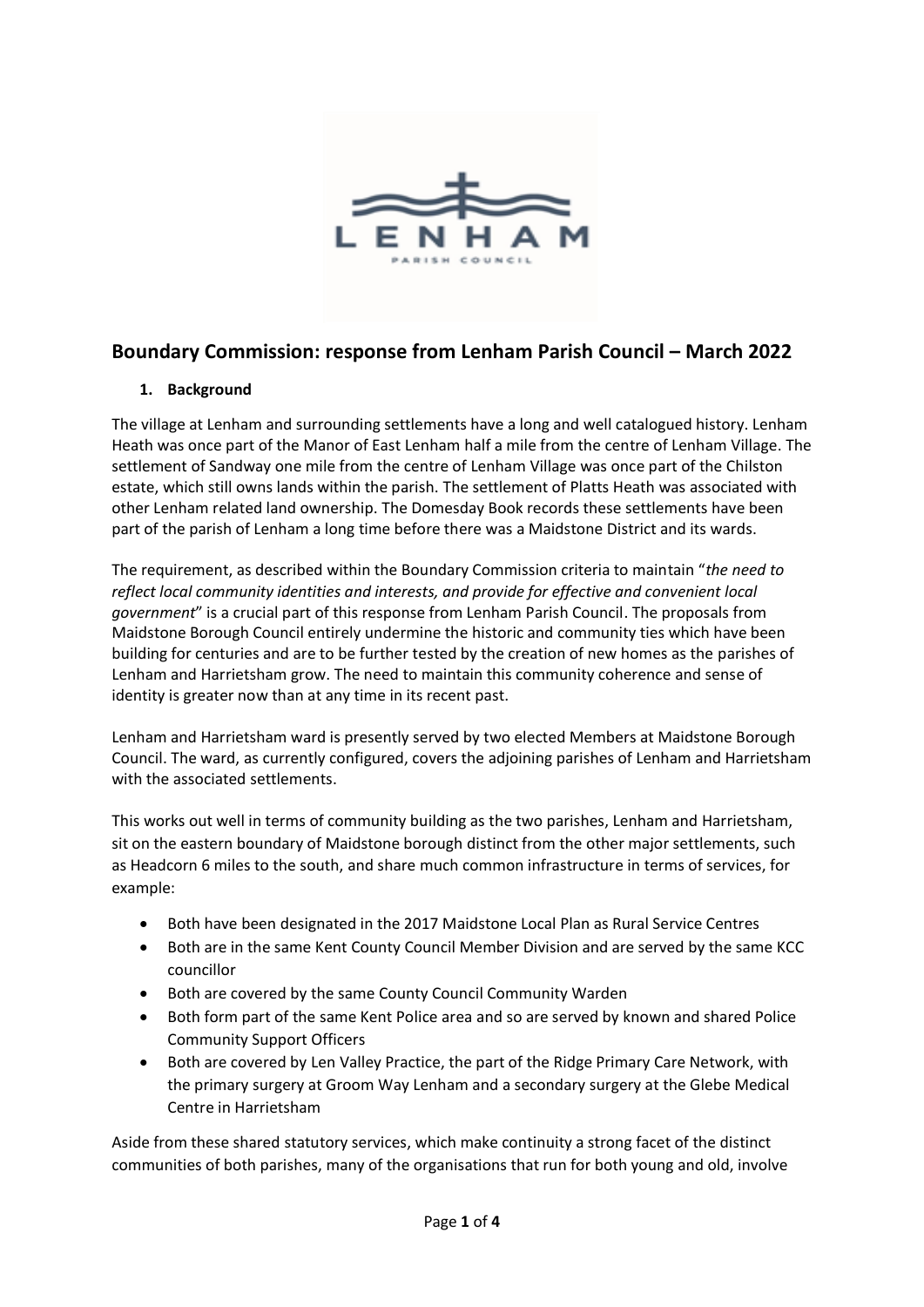residents from both parishes. The football club, the cricket club, Young at Heart, community hub club, Dance club, Ballet School, Scouting and Guiding movement are but some of the examples of joint enterprises.

Additionally, the one secondary school serves both parishes and beyond, including pupils from Maidstone and Ashford.

The current elected members are completely integrated within the fabric of the ward they represent. When the COVID situation emerged they were there, organising local volunteers to deliver food and help people get their medication under lockdown. That is but one recent example of how they constantly strive to serve this part of the borough.

Both parishes also sit along the A20, the major A-road between Maidstone and Ashford which mostly carries non-freight or port-bound traffic, and form part of the string of villages, settlements and rural service centres along this route. There is no access to the M20 within the ward, or along the A20 between Junctions 8 Leeds Castle and junction 9 Ashford West. The M20 is part of the national trunk route for road-based freight traffic to Dover and Folkestone and inward from those ports to the rest of the UK.

## **2. The current electorate ratio**

The figures provided by the Boundary Commission illustrate that between 2016 and 2020 the electorate enlarged from a position in the original assessment in 2000 to a place where in 2016 that number had increased by 10% and a 16.4% increase over the original figure by 2020. This translates to an elector per Member ratio of 2687, which is the second highest in Maidstone Borough, Parkwood being the highest at 3006 electors per Member.

To date 500 dwellings in Harrietsham parish are already built with a further 277 planned; in Lenham the parish is committed to supporting the building of 1,000 more homes through the adopted Lenham Neighbourhood Plan between 2021 and 2031 over and above those dwellings permitted before the neighbourhood plan was made, which amount to around 500 since the last review in 2017.

While both parishes have experienced significant increase in housing since the last Local Plan review in 2017 as other areas in Maidstone Borough get built out during the life of the forthcoming Local Plan up to 2037, for example in Marden, Binbury Park and the former Barracks site, this will begin to even out the representation.

## **3. Options suggested by Maidstone Borough Council**

In a report to the Democracy and General Purposes committee, dated 9 March 2022, Maidstone Borough Council has set out the proposals which it will be forwarding to the Boundary Commission. This report, which covers all potential ward alterations in the borough, specifically makes reference to Harrietsham and Lenham ward thus:

*Harrietsham, Lenham and Hollingbourne – 2 Members – 6,790 (+11%) To the northeast of the rural area Harrietsham, Lenham and Hollingbourne have been combined along with the North Eastern part of the Downs. Again the geographical extent of this ward is in part due to the sparsely populated downs. However, this ward is slightly above the tolerance for electoral equality. Whilst this is not desirable the ward cannot be split without worsening electoral equality and it is necessary to include all the communities on the Downs. In order to keep electoral equality within reason the southern part of Lenham parish has been split and is part of Headcorn ward. This split is a difficult boundary in the*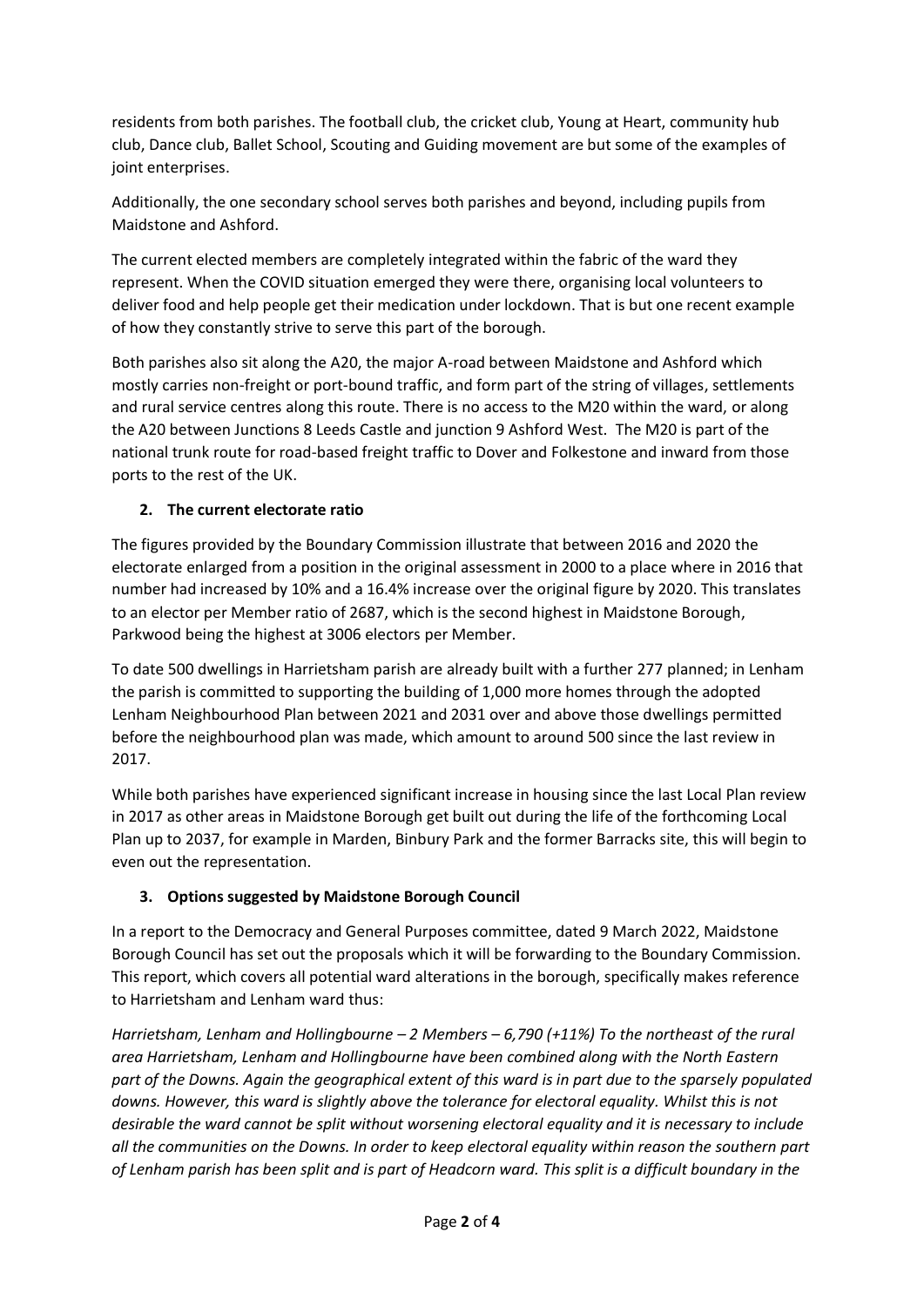*sense that it clearly cuts close to Lenham. It is proposed to minimise the impact on electoral integrity and because the railway line forms an easily recognisable boundary. There are developments going in to the south of the railway line as part of Lenham which are not built out yet. It is recognised that this is not ideal but the boundary does not split off existing electors in those properties.*

Comment on this suggestion:

- 1. Lenham Parish Council **does not accept** the proposal from Maidstone Borough Council that the Hollingbourne area, from North Downs Ward, is co-located with Harrietsham and Lenham – this would make for an unworkable rural area for just two member representatives. Additionally, Hollingbourne has no alliances with either Harrietsham, which is nearest, nor Lenham.
- 2. Lenham Parish Council **rejects** the proposal in the Borough Council's proposals that an area south of the railway in Lenham parish, described in the paper thus: *"In order to keep electoral equality within reason the southern part of Lenham parish has been split and is part of Headcorn ward. This split is a difficult boundary in the sense that it clearly cuts close to Lenham. It is proposed to minimise the impact on electoral integrity and because the railway line forms an easily recognisable boundary. There are developments going in to the south of the railway line as part of Lenham which are not built out yet. It is recognised that this is not ideal but the boundary does not split off existing electors in those properties"* Is hived off to become part of Headcorn ward.

This statement is inaccurate in its suggestion that these areas are not yet built out, they are and dwellings are already occupied. Additionally, this area forms a significant part of the adopted Lenham Neighbourhood Plan (adopted July 2021) and will eventually provide some 400 additional homes. These additional homes have already been mentioned in section two.

Moreover, the area south of the railway, while it does differentiate the north / south parish ward split, includes the minor settlements of Platts Heath and Sandway and the settlement of Lenham Heath which, as has already been noted, all date back to the Doomsday Book.

Crucially, under the proposals of the Maidstone Local Plan review, Maidstone Borough Council currently has an ambition to build IRO 1,400 homes between 2029 – 2037 with up to 5,000 homes in total as part of a so-called Garden Community in the area of Lenham Heath. Those proposing this change have clearly done a desk exercise without properly considering the forward plans for the area.

3. However, Lenham Parish Council does agree that the areas immediately north of Harrietsham and Lenham should be incorporated (see option 1 below and accompanying map) and address the anomaly of the area around Chilston Park which, at one mile from the centre of Lenham, currently sits within Headcorn Ward / Boughton Malherbe parish, and should be brought within the new ward boundary.

#### **4. Options for the future suggested by Lenham Parish Council**

Given that one of the ambitions of the Boundary Commission exercise is to ensure that "*the need to reflect local community identities and interests, and provide for effective and convenient local*